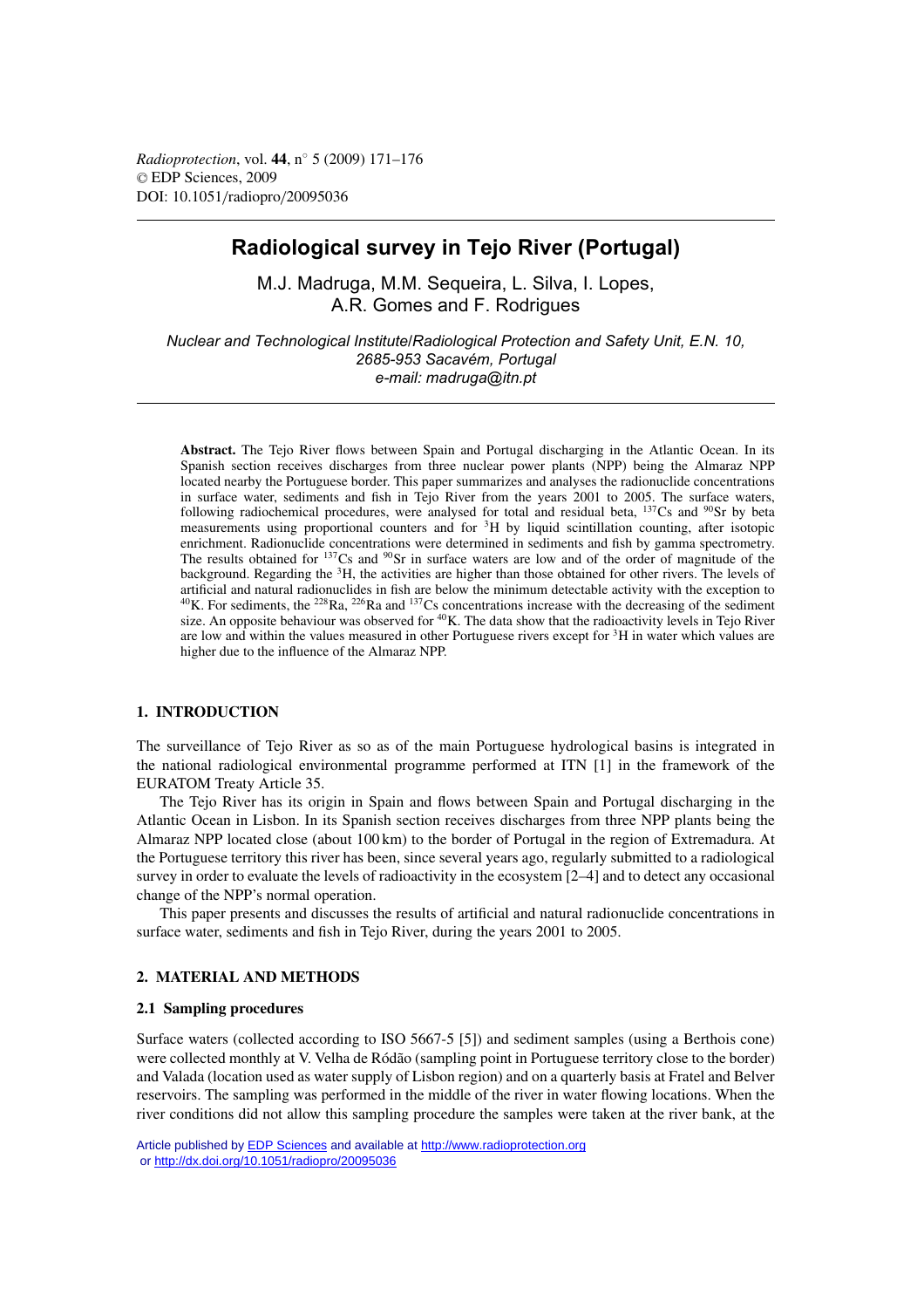### 172 RADIOPROTECTION

same locations. The fish samples were collected monthly at V. Velha de Ródão by a local fisherman. The sampling locations are presented in Fig. 1.



**Figure 1.** Sampling locations in Tejo River.

#### **2.2 Analytical procedures**

### *2.2.1 Waters*

The surface water samples are filtered ( $\phi$  < 0.45  $\mu$ m) and the gross beta, <sup>137</sup>Cs, <sup>90</sup>Sr and <sup>3</sup>H concentrations determined in the soluble phase, using radiochemical methods followed by beta measurements.

The experimental procedure of gross beta determination is according to Portuguese Standard NP 4330 [6]. Acidified water samples are evaporated to approximately 50 mL and then the radionuclides are precipitated by addition of 1 mL of concentrated sulphuric acid. The samples are calcined at 350 ◦C, over one hour. The residue is transferred to steel planchets of 50 mm diameter and the measurement of beta activities performed with a  $\alpha/\beta$  gas proportional counter (Tennelec, Canberra) calibrated with beta standards  $(^{40}K)$ .

The methodology for <sup>3</sup>H determination is based on Portuguese Standard NP 4362 [7] with addition of isotopic enrichment. The water samples are purified by distillation, followed by isotopic enrichment procedure using electrolysis through direct current. After the neutralization procedure by the addition of PbCl2, a new distillation is performed in order to separate the PbO from the water. Afterwards, one aliquot of 8 mL (pH value ranging from 5 to 7) is withdrawn to a glass scintillation vial with 12 mL of Ultima Gold LLT scintillation cocktail (Packard) and then, the samples are measured in a Liquid Scintillation Counter (Beckman LS 6500). The counting efficiency is evaluated with tritiated water standards (Amersham).

Concerning to  $90$ Sr and  $137$ Cs determinations the experimental procedure consists in successive separations and purifications of the sample, being the  $90\text{Sr}$  fixed in Sr- resin (Eichrom) and the  $137\text{Cs}$  in phosphomolybdic acid ammonium salt hydrate. The sample activity is determined by beta measurements using a low-background beta system, RISO, with gas flow Geiger-Müller detectors, dully calibrated for the same geometry with  $90$ Sr and  $137$ Cs standard Amersham solutions.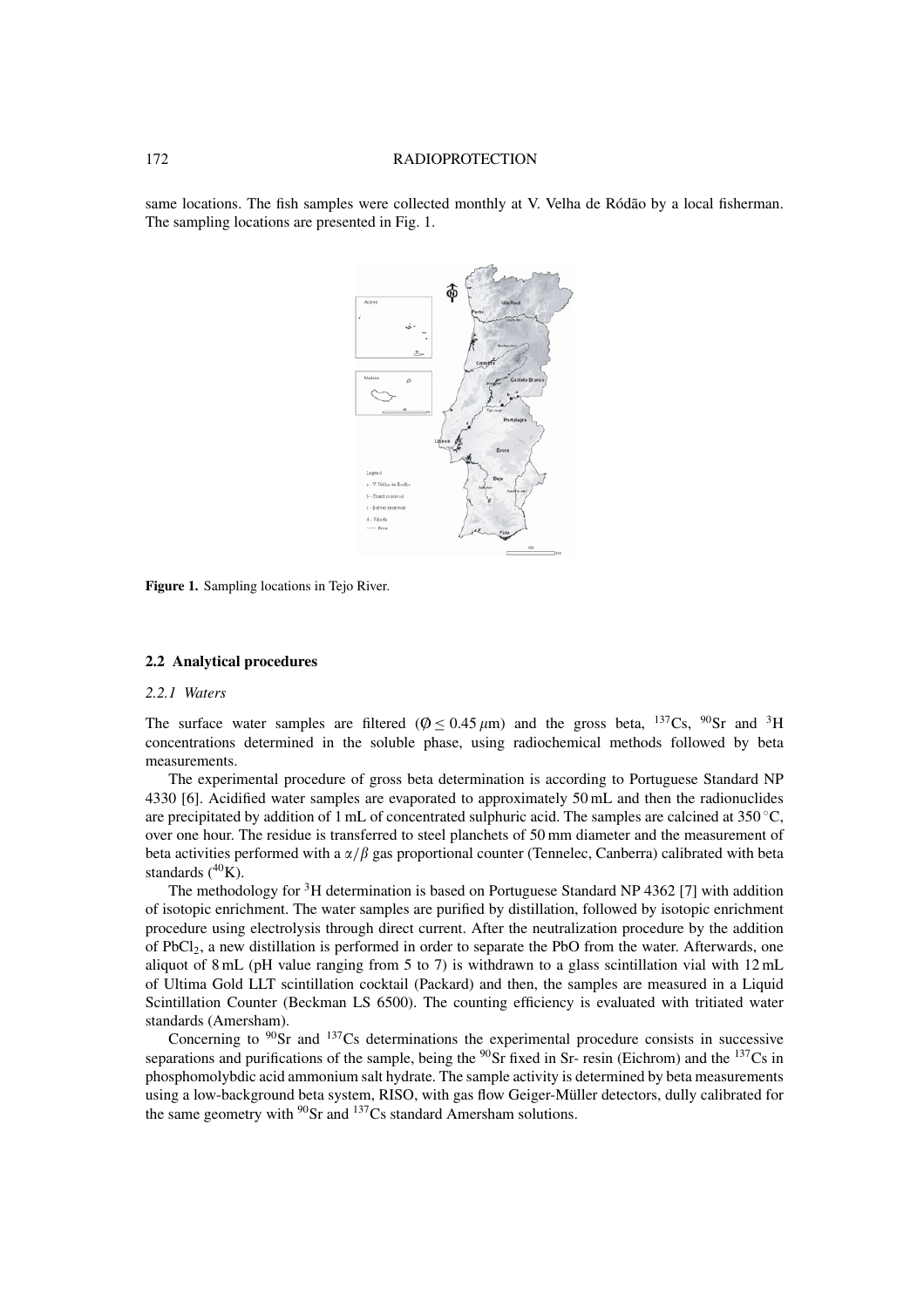#### ECORAD 2008 173

#### *2.2.2 Sediments*

The sediment samples are dried at 50  $\degree$ C, crushed and sieved, proceeding afterwards to the determination of the whole sediment (fraction  $\phi \le 1000 \,\mu\text{m}$ ), sand (250  $\mu$ m  $\ge \phi > 63 \,\mu$ m) and silt/clay ( $\phi \le 63 \,\mu$ m) fractions. The 228Ra (determined through 228Ac daughter), 226Ra (determined through 214Pb and 214Bi daughters), <sup>137</sup>Cs and <sup>40</sup>K concentrations were determined by gamma spectrometry, after at least one month to attain the radioactive equilibrium, using HpGe detectors calibrated with standard solutions (QCY 48 and 210Pb from Amersham) prepared in the same geometry as the samples. The spectra were analysed with SAMPO 90 or Genie 2000 (Canberra) Software.

#### *2.2.3 Fish*

At the laboratory, the fish samples (usually *Barbus bocagei* Steind. and *Cyprinus carpio* L.) are measured, weighed and dissected. The muscle is dried and incinerated at  $450^{\circ}$ C. The radionuclide activities in the ash samples are determined by gamma spectrometry as described before.

# **3. RESULTS AND DISCUSSION**

The <sup>137</sup>Cs, <sup>90</sup>Sr and <sup>3</sup>H annual mean activities in Tejo River water samples, collected at V. Velha Ródão, Fratel and Belver reservoirs and Valada covering the years 2001 to 2005 are given in Table 1.

It can be observed that  $137Cs$  annual means, along the years, varies from values lower than 0.5 mBq L<sup>-1</sup> (2005) to 01.4 ± 0.4 mBq L<sup>-1</sup> (2003) showing, from 2004 a slight tendency of radiocaesium concentration decreasing along the Tejo River. The same tendency was verified to <sup>90</sup>Sr annual mean activities with values ranging from lower than 2.2 mBq L<sup>-1</sup> (2004 and 2005) to  $5.0 \pm 1.3 \text{ mBq L}^{-1}$  (2001). In general, <sup>90</sup>Sr activity levels in Tejo River surface waters are higher than those found to  $137Cs$ . However, the  $137Cs$  and  $90Sr$  concentrations are within the levels measured in previous years [2] and are in the same order of magnitude of the values obtained in other Portuguese rivers that are not influenced by any artificial radioactive sources [3].

The 3H monthly activities in surface water samples collected at V.V. Ródão and Valada from 2001 to 2005 are presented in Fig. 2. It can be observed a variation with the time that is more pronounced at V.V. Ródão due to the proximity of the Spanish border and consequently more influenced by the Almaraz NPP tritium discharges. The temporal oscillation of the tritium levels has already been observed in previous year's [8] and depends on the water management in the Almaraz NPP cooling reservoir and of the dams existing along the river. A cyclic variation of  ${}^{3}H$  concentrations in Tejo River with periods of about 12 months downstream the Almaraz NPP was also referred [9]. The  $3H$  levels mainly at V. V. Ródão are within the values reported to the Spanish section downstream the Almaraz NPP [9]. The decreasing of 3H activities from V.V. Ródão to Valada (Table 1) could be explained by the tritium dilution along the river, mainly to Zêzere River water input, a tributary of Tejo River, located several kilometres downstream V.V. Ródão (Fig. 1). The 3H concentrations in Zêzere River are lower and in general, below the minimum detectable activity (MDA),  $0.8$  Bq L<sup>-1</sup> [3]. The gross beta annual mean values are similar at all sampling locations ranging from  $0.10 \pm 0.05$  mBq L<sup>-1</sup> (2001) to  $0.23 \pm 0.07$  mBq L<sup>-1</sup> (2002) and from  $0.10 \pm 0.04 \text{ mBg L}^{-1}$  (2001) to  $0.17 \pm 0.03 \text{ mBg L}^{-1}$  (2003) at V.V. Ródão and Valada, respectively.

The <sup>228</sup>Ra, <sup>226</sup>Ra, <sup>137</sup>Cs and <sup>40</sup>K mean activities covering the years 2001 to 2005 in the whole sediment ( $\phi \le 1000 \,\mu$ m), sand (250  $\mu$ m  $\ge \phi > 63 \,\mu$ m) and silt/clay ( $\phi \le 63 \,\mu$ m) fractions collected at all sampling locations are presented in Table 2.

It was verified that  $^{228}$ Ra and  $^{226}$ Ra (radionuclides of  $^{232}$ Th and  $^{238}$ U natural series respectively) activities are of the same order of magnitude although highest 228Ra concentrations were obtained. For instance, at V.V. Ródão, the mean activities are  $198 \pm 5$  and  $247 \pm 15$  Bq kg<sup>-1</sup> for <sup>228</sup>Ra and  $104 \pm 14$ and  $153 \pm 8$  Bq kg<sup>-1</sup> for <sup>226</sup>Ra, to sand and silt/clay fractions, respectively. The <sup>228</sup>Ra/<sup>226</sup>Ra ratio value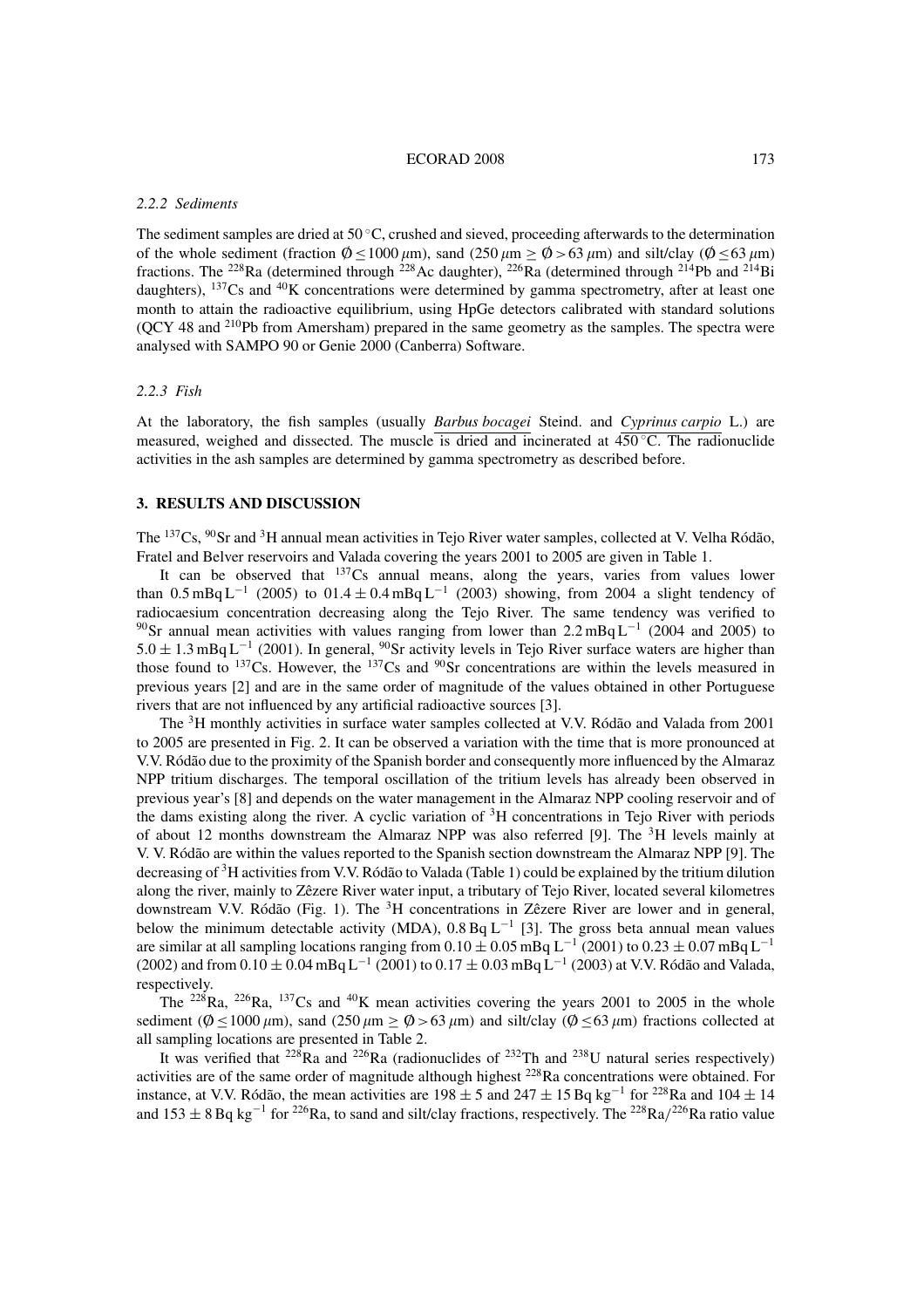## 174 RADIOPROTECTION

| Sampling  | Year | 137Cs                         | $90$ Sr            | 3H                  |
|-----------|------|-------------------------------|--------------------|---------------------|
| Location  |      | $(mBqL^{-1})$                 | $(mBqL^{-1})$      | $(Bq L^{-1})$       |
| V. Velha  | 2001 | $\overline{1.3 \pm 0.6}$ (12) | $4.3 \pm 1.2$ (12) | $6.3 \pm 4.3$ (12)  |
| Ródão     | 2002 | $1.0 \pm 0.2$ (12)            | $4.8 \pm 0.8$ (12) | $11.2 \pm 4.5$ (12) |
|           | 2003 | $1.4 \pm 0.4$ (12)            | $2.7 \pm 0.8$ (12) | $8.3 \pm 3.9$ (12)  |
|           | 2004 | 1.2(12)                       | $2.1 \pm 0.8$ (12) | $9.1 \pm 3.8$ (12)  |
|           | 2005 | <0.6(12)                      | 2.2(12)            | $13.6 \pm 3.0$ (12) |
| Fratel    | 2001 | $1.1 \pm 0.4$ (12)            | $4.7 \pm 1.2$ (12) | $4.9 \pm 3.2$ (12)  |
| reservoir | 2002 | $1.0 \pm 0.3$ (5)             | $4.8 \pm 0.8$ (5)  | $11.8 \pm 4.0(5)$   |
|           | 2003 | $1.3 \pm 0.1$ (4)             | $3.2 \pm 0.5$ (4)  | $8.2 \pm 2.5(4)$    |
|           | 2004 | < 0.8(4)                      | $4.3 \pm 3.4(4)$   | $6.2 \pm 2.0$ (4)   |
|           | 2005 | <0.5(4)                       | $3.0 \pm 3.4(4)$   | $13.5 \pm 2.4(4)$   |
| Belver    | 2001 |                               |                    |                     |
| reservoir | 2002 | $1.1 \pm 0.3$ (4)             | $4.7 \pm 0.3$ (4)  | $8.5 \pm 1.4(4)$    |
|           | 2003 | $1.4 \pm 0.2$ (4)             | $3.0 \pm 0.8$ (4)  | $7.0 \pm 2.4(4)$    |
|           | 2004 | 1.2(3)                        | $3.3 \pm 1.7(4)$   | $6.1 \pm 3.2$ (4)   |
|           | 2005 | 1.6(4)                        | $2.4 \pm 1.6(4)$   | $11.9 \pm 4.1(4)$   |
| Valada    | 2001 | $1.1 \pm 0.4$ (12)            | $5.0 \pm 1.3$ (12) | $4.6 \pm 3.3$ (12)  |
|           | 2002 | $1.1 \pm 0.2$ (12)            | $4.5 \pm 0.9$ (12) | $6.3 \pm 1.6$ (12)  |
|           | 2003 | 1.2(12)                       | $2.6 \pm 0.8$ (12) | $5.8 \pm 2.3$ (12)  |
|           | 2004 | <1.2(10)                      | 2.2(12)            | $5.7 \pm 2.3$ (12)  |
|           | 2005 | <0.6(12)                      | $3.0 \pm 1.0$ (12) | $8.6 \pm 2.0$ (12)  |

**Table 1.** Annual mean activities  $(\pm \sigma)$  of <sup>137</sup>Cs, <sup>90</sup>Sr and <sup>3</sup>H in water samples collected in Tejo River from the years 2001 to 2005. The number of samples analysed is presented in parenthesis.



**Figure 2.** 3H activities (Bq L−<sup>1</sup> ) in waters collected at V.V. Ródão and Valada during the years 2001 to 2005.

is higher than 1 indicating a lower degree of solubility and consequently a lower geochemical mobility of <sup>232</sup>Th when compared to <sup>238</sup>U. Similar results were reported for Tejo and Douro river sediments collected from the years 1976 to 1986 [10]. The <sup>137</sup>Cs mean activities are higher at V.V. Ródão and Fratel reservoir when compared to Valada. As illustrated in Table 2, it was observed an increase of natural and artificial radionuclide activities, from the whole sediment to the silt/clay fraction, with the exception to  ${}^{40}$ K, where the activities decrease. The decreasing of  ${}^{40}$ K concentrations on silt/clay fraction is related with the mineralogical composition of this fraction that might be poor in feldspar minerals. On the other hand, the increasing of 137Cs concentrations in the silt/clay fraction is due to the preferentially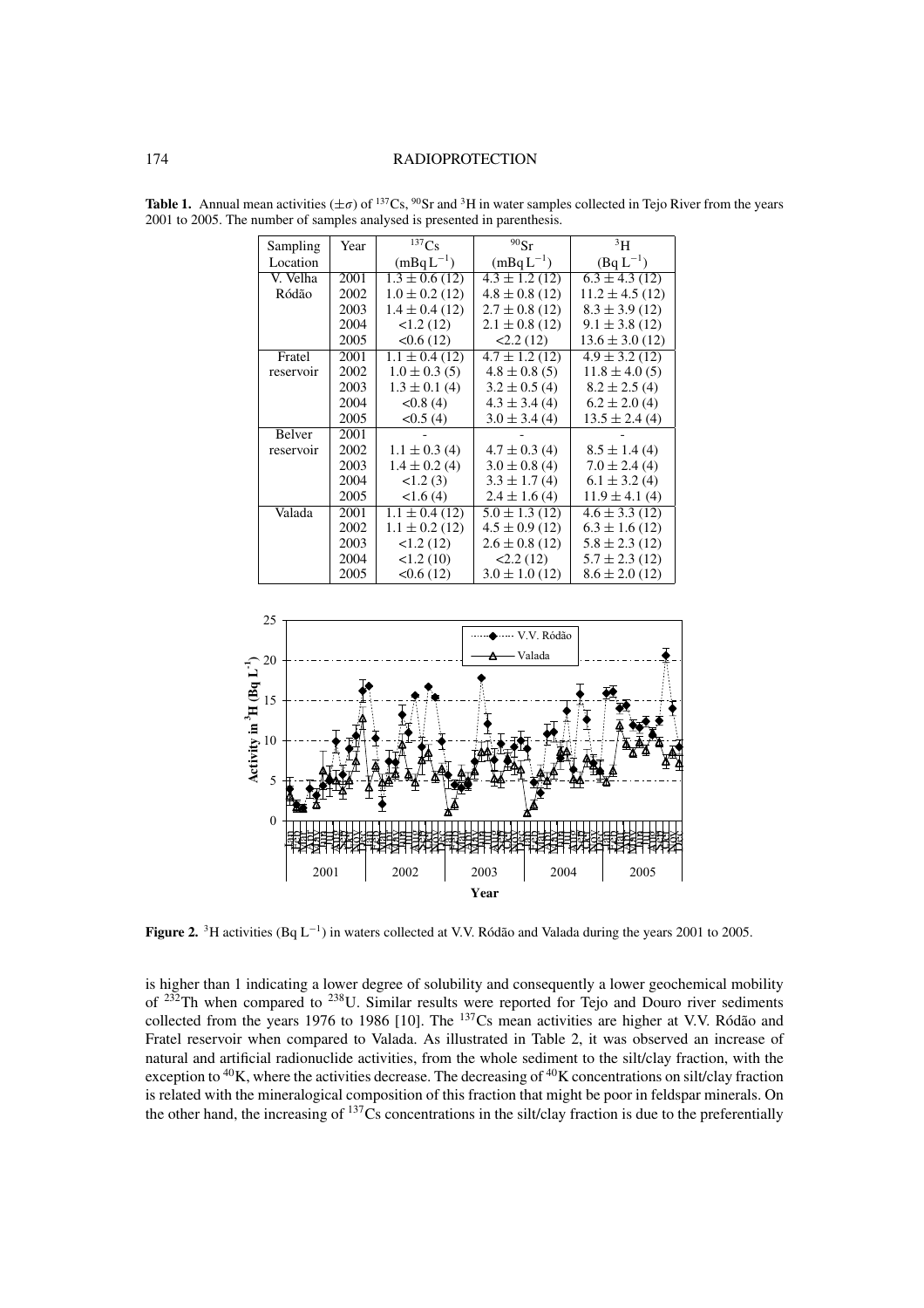#### ECORAD 2008 175

| <b>Sampling</b><br>location | Sediment fraction                   | $^{228}$ R <sub>a</sub>        | $^{226}$ Ra         | $^{137}Cs$                    | 40 <sub>K</sub>   |
|-----------------------------|-------------------------------------|--------------------------------|---------------------|-------------------------------|-------------------|
| V.Velha                     | $\phi$ < 1000 $\mu$ m               | $72.6 \pm 5.5(54)$             | $46.4 \pm 2.4(54)$  | $2.0 \pm 0.2$ (49)            | $920 \pm 12(54)$  |
| Ródão                       | $250 \,\mu m \ge \phi$ > 63 $\mu m$ | $198 \pm 5(54)$                | $104 \pm 14(54)$    | $2.5 \pm 0.2$ (45)            | $773 \pm 14(54)$  |
|                             | $\phi$ < 63 $\mu$ m                 | $247 \pm 15(54)$               | $153 \pm 8(54)$     | $6.7 \pm 0.3$ (46)            | $661 \pm 15(54)$  |
| Fratel                      | $\phi$ < 1000 $\mu$ m               | $52.1 \pm 7.5$ (21)            | $43.9 \pm 3.5(21)$  | $4.3 \pm 1.1$ (18)            | $860 \pm 26$ (21) |
| reservoir                   | $250 \,\mu m \ge \phi$ > 63 $\mu m$ | $61.0 \pm 5.8$ (21)            | $53.2 \pm 3.7(21)$  | $4.5 \pm 0.6$ (18)            | $816 \pm 20(21)$  |
|                             | $\phi$ < 63 $\mu$ m                 | $122 \pm 18(21)$               | $88.6 \pm 7.4(21)$  | $8.3 \pm 1.0$ (19)            | $782 \pm 25(21)$  |
| <b>Belver</b>               | $\phi$ < 1000 $\mu$ m               | $\overline{36.1 \pm 3.9}$ (15) | $24.0 \pm 2.1(15)$  | $\overline{0.9 \pm 0.1}$ (15) | $873 \pm 22(15)$  |
| reservoir                   | $250 \,\mu m \ge \phi > 63 \,\mu m$ | $102 \pm 17(15)$               | $57.5 \pm 7.2$ (15) | $1.9 \pm 0.3$ (15)            | $831 \pm 25$ (15) |
|                             | $\phi$ < 63 $\mu$ m                 | $248 \pm 64$ (15)              | $185 \pm 43(15)$    | $6.6 \pm 1.0$ (15)            | $781 \pm 56(15)$  |
| Valada                      | $\phi$ < 1000 $\mu$ m               | $34.3 \pm 2.3(57)$             | $23.6 \pm 1.3(57)$  | $0.9 \pm 0.1$ (40)            | $910 \pm 10(57)$  |
|                             | $250 \,\mu m \ge \phi > 63 \,\mu m$ | $67.7 \pm 4.0(57)$             | $41.9 \pm 2.2$ (57) | $1.1 \pm 0.1$ (45)            | $847 \pm 12(57)$  |
|                             | $\phi$ < 63 $\mu$ m                 | $245 \pm 22(57)$               | $150 \pm 12(57)$    | $3.7 \pm 0.2$ (44)            | $798 \pm 16(57)$  |

**Table 2.** Mean activities  $(\pm \sigma)$  (Bq kg<sup>-1</sup>, dry weight) of <sup>228</sup>Ra, <sup>226</sup>Ra, <sup>137</sup>Cs and <sup>40</sup>K in sediment samples collected in Tejo River from the years 2001 to 2005. The number of samples analysed is presented in parenthesis.

adsorption of caesium on specific sites "the Frayed Edge Sites (FES)" located at the clay micaceous particles [11]. The higher  $2^{28}$ Ra and  $2^{26}$ Ra concentrations in clay when compared with sand were also obtained in Dutch freshwater sediments [12].

The <sup>228</sup>Ra, <sup>226</sup>Ra, <sup>137</sup>Cs and <sup>40</sup>K annual mean activities in fish samples were determined. The levels of 228Ra, 226Ra and 137Cs activities are in general below the MDA (<2.6 Bq kg−<sup>1</sup> for 228Ra and  $<$  0.3 Bq kg<sup>-1</sup> for <sup>226</sup>Ra and <sup>137</sup>Cs) with the exception to <sup>40</sup>K, where the annual mean values range from  $105 \pm 13$  Bq kg<sup>-1</sup> (2002) to  $120 \pm 4$  Bq kg<sup>-1</sup> (2005) (wet weight).

# **4. CONCLUSIONS**

The analysis of radioactivity levels in Tejo River waters for the years in study (2001–2005) shows a slight tendency of  $137$ Cs and  $90$ Sr concentrations to decrease along the river mainly from 2004. The  $90$ Sr activity levels in surface waters are higher than those found to  $137\text{Cs}$ .

Regarding the  $3H$  activity levels, higher values were observed at V.V. Ródão due to the proximity of the Spanish border and consequently more influenced by the Almaraz NPP tritium discharges. The decreasing of 3H activities from V.V. Ródão to Valada could be explained by the tritium dilution along the river.

In what concerns the sediments radioactivity, it was verified that the radionuclide concentrations of the uranium and thorium series and of the artificial radionuclide,  $137Cs$ , increase with the decreasing of the sediment size. An inverse behaviour was observed for the natural radionuclide <sup>40</sup>K.

The natural and artificial radionuclide concentrations in fishes are below the MDA values except for  ${}^{40}$ K.

It can be concluded that the radioactivity levels in Tejo River are low and within the values measured in other Portuguese rivers with the exception of  ${}^{3}H$  levels in water which have been influenced by the normal operation of the Almaraz NPP.

### **References**

- [1] Madruga M.J. *Applied Radiation and Isotopes*, http://dx.doi.org/10.1016/j.apradiso.2008.04.008 (2008).
- [2] Carreiro M.C., Bettencourt A.O. and Sequeira M.M., *Radioprotection* **26** (1991) 649-663.
- [3] Carreiro M.C. and M.M. Sequeira, "Artificial radioactivity in Tagus River and radiological consequences to population" in: *International Symposium on Nuclear Energy and Environment, Beijing, China, 1996*. DGA/DPSR, ISBN 972-9392-92-7, depósito legal 105390/96.